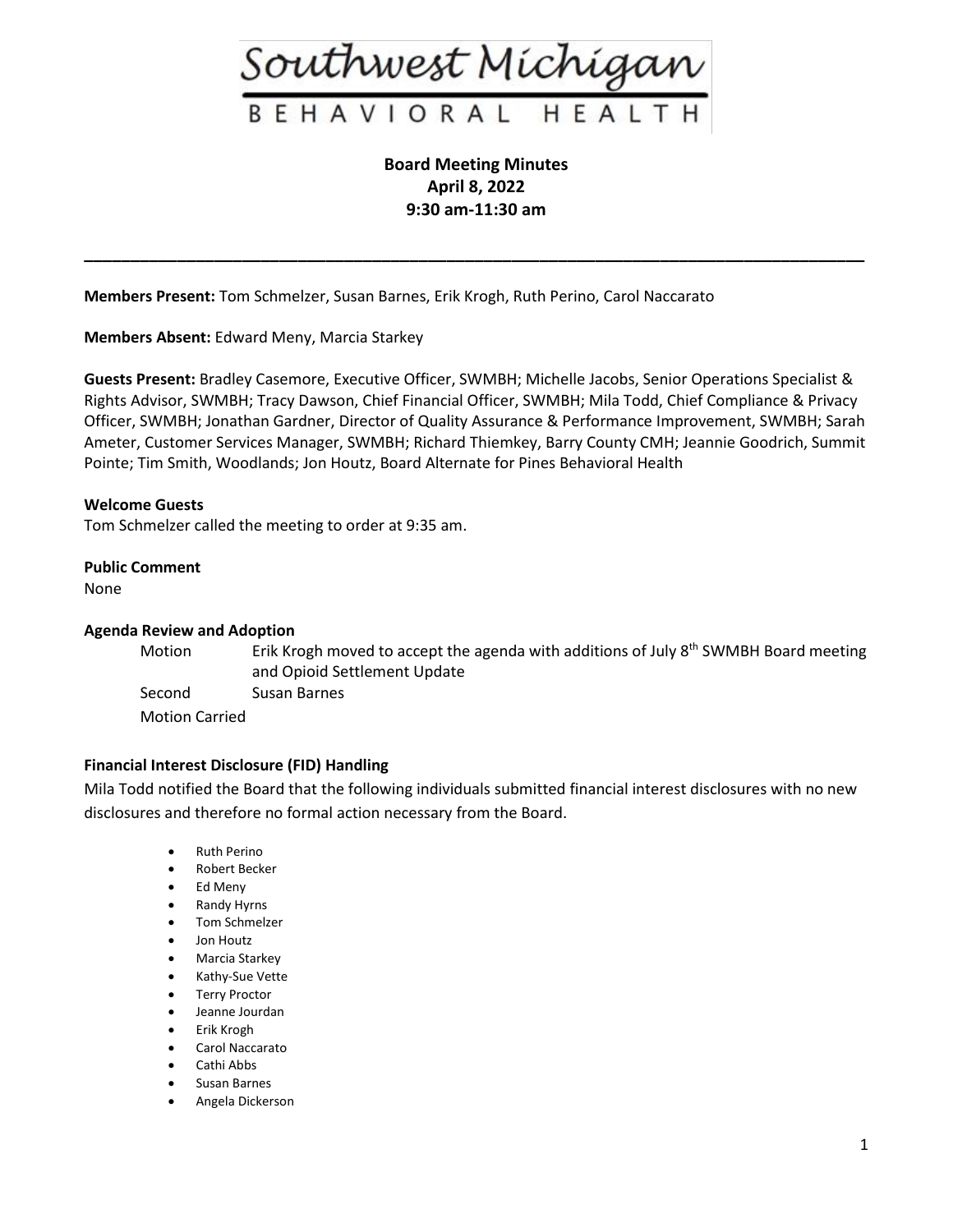# **Consent Agenda**

Motion Erik Krogh moved to approve the March 11, 2022, Board meeting minutes as presented. Second Carol Naccarato Motion Carried

# **Operations Committee**

# **Operations Committee Meeting Minutes**

Tom Schmelzer noted the February 23, 2022 Operations Committee meeting minutes in the packet. No questions from the Board.

# **Operations Committee Quarterly Report**

Tom Schmelzer noted the report in the packet. There were no questions from the Board. Tom Schmelzer commented that he and the Board appreciated the work and recommendations from the Operations Committee.

## **Ends Metrics**

# **Annual Customer Satisfaction Survey Results**

Jonathan Gardner reported as documented, noting:

- A. The (MHSIP) Adult survey was achieved with a score of (86.87%), which was a (0.5%) improvement over the previous year's result (86.82%).
- B. The (YSS) Youth survey was not achieved with a score of (77.25%), which was a (5.79%) decrease in comparison to the previous years score (83.04%).
- C. Survey distribution processes improved during the 2021 process by the implementation of electronic/automated survey tools, such as 'Survey Monkey' and call to 'IVR phone system'. Additional means of collecting survey responses, such as focus groups were also introduced in 2021. A total of (6) focus groups consisting of 6-8 participants were completed.

# Discussion followed.

Motion Ruth Perino moved that the data is relevant and compelling; the Executive Officer is in compliance with parts A and C of the Ends Metrics.

Second Susan Barnes

Motion Carried

# **Board Actions to be Considered**

## **Election of Officers**

Tom Schmelzer reviewed the current officers and shared that Ed Meny stated he volunteered to remain

the Board Chair for 2022.

Motion Susan Barnes moved to nominate Edward Meny as Chair of the SWMBH Board.

Second Erik Krogh

Motion Carried

Motion Susan Barnes moved to nominate Tom Schmelzer as Vice-Chair of the SWMBH Board. Second Erik Krogh Motion Carried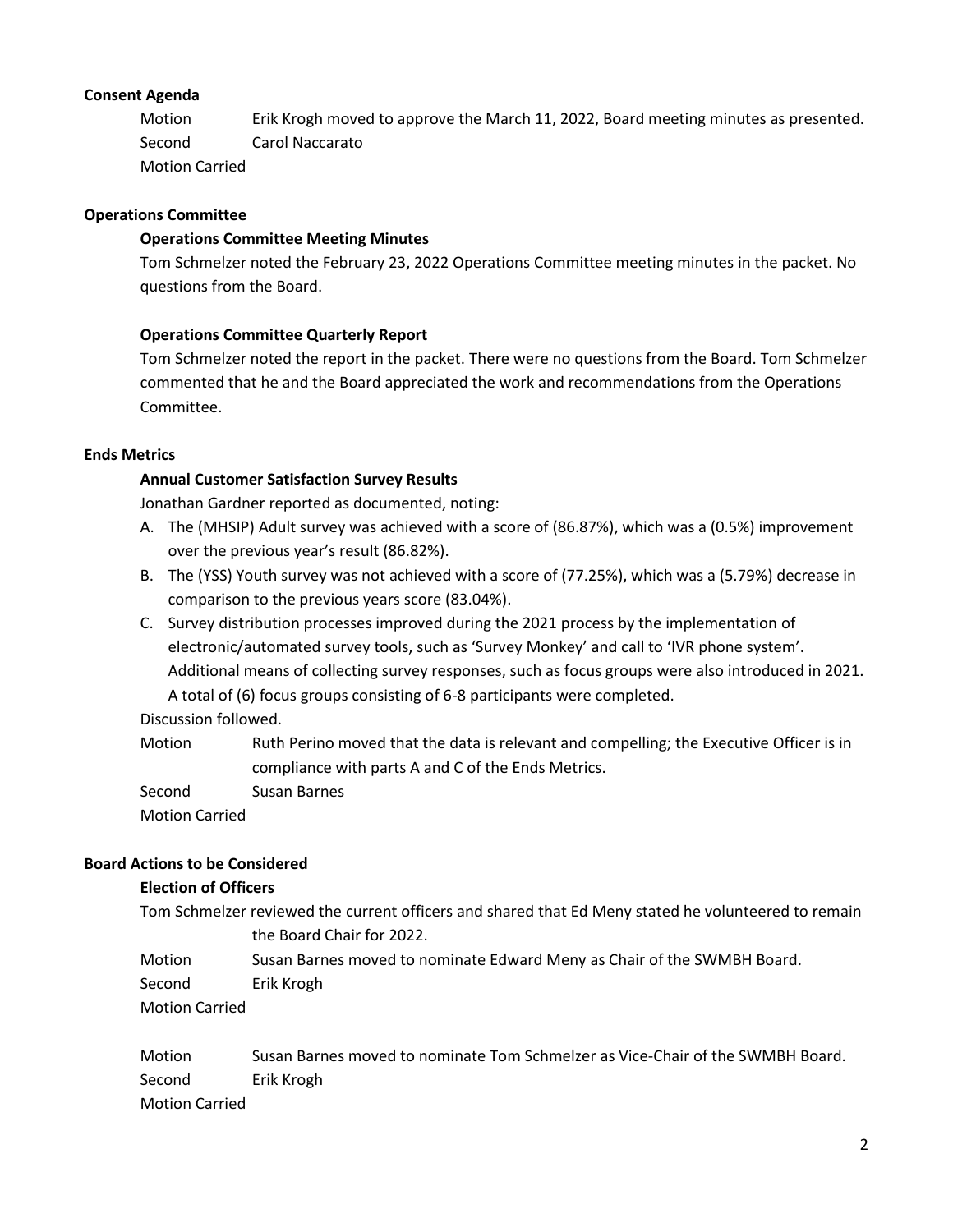Motion Erik Krogh moved to nominate Susan Barnes as Secretary of the SWMBH Board. Second Carol Naccarato Motion Carried

## **Agency Counsel**

Brad Casemore reported as documented and reminded Board that Agency Counsel works for the Board and is retained by the Board.

Motion Erik Krogh moved that the SWMBH Board retain Varnum Law with the SWMBH CEO authorized to prepare with Varnum Law for his signature and/or the SWMBH Board Chair's signature any and all documents necessary and prudent to effectuate this engagement.

| Second                | Susan Barnes |
|-----------------------|--------------|
| Roll Call Vote        |              |
| Erik Krogh            | yes          |
| Tom Schmelzer         | yes          |
| Carol Naccarato       | yes          |
| <b>Ruth Perino</b>    | yes          |
| Susan Barnes          | yes          |
| <b>Motion Carried</b> |              |
|                       |              |

#### **Remove National Committee on Quality Assurance (NCQA) as an Ends Metric**

Jonathan Gardner reported as documented. Discussion followed.

Motion Erik Krogh moved to remove NCQA as a Board Ends Metric. Second Carol Naccarato

Motion Carried

## **July 8, 2022 SWMBH Board Meeting**

Brad Casemore shared that the July  $8<sup>th</sup>$  SWMBH Board meeting is the week of the  $4<sup>th</sup>$  of July and asked the Board to consider attendance and options due to potential vacations and personal plans of the Board. Motion Erik Krogh moved to cancel the July 8, 2022 SWMBH Board meeting.

Second Ruth Perino

Motion Carried

#### **Board Policy Review**

#### **BG-006 Annual Board Planning**

Motion Susan Barnes moved that the Board is in compliance with BG-006 Annual Board Planning and the policy does not need revision.

Second Carol Naccarato

Motion Carried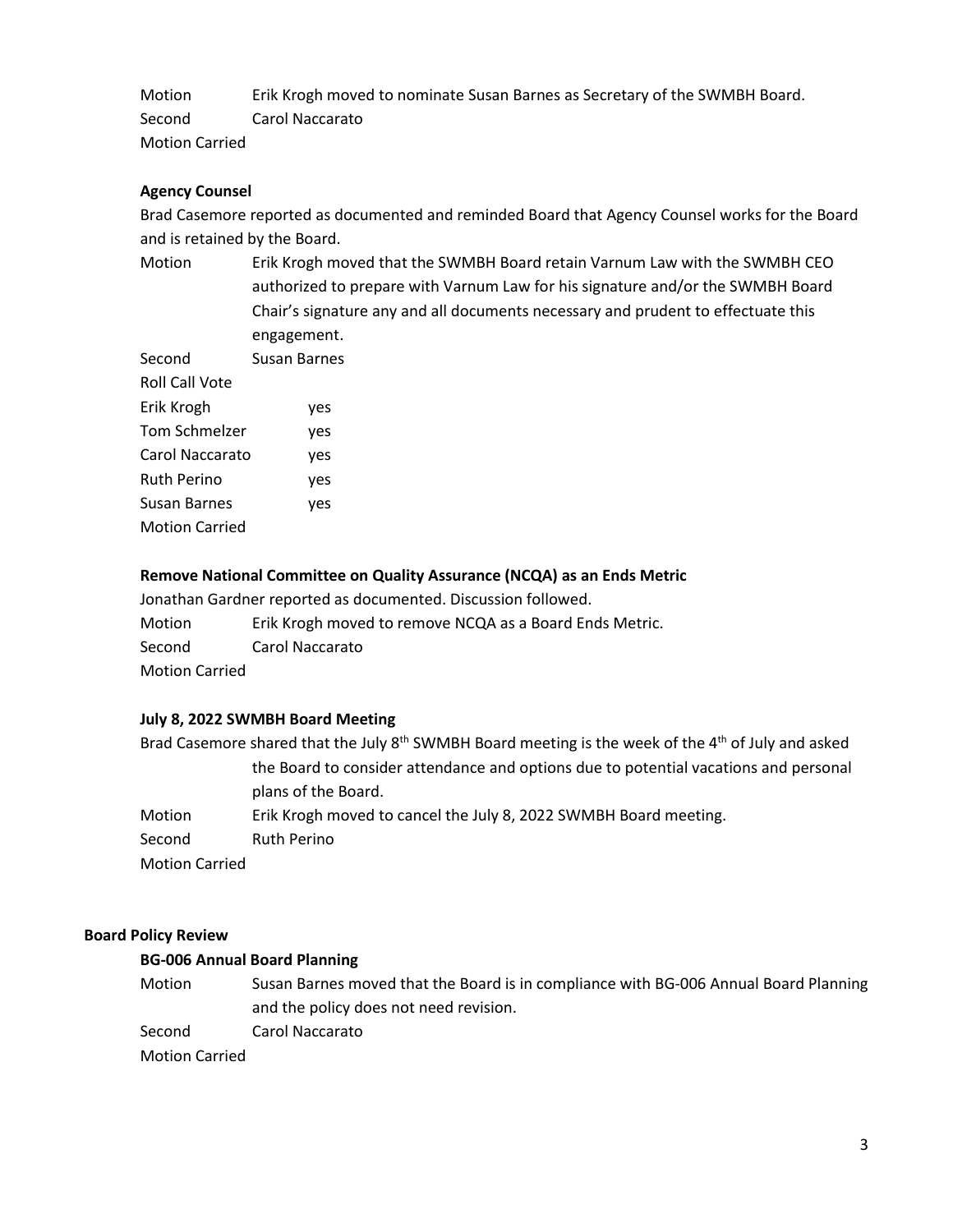## **BG-010 Board Committee Principles**

Motion Ruth Perino moved that the Board is in compliance with BG-010 Board Committee Principles and the policy does not need revision. Second Carol Naccarato

Motion Carried

#### **Executive Limitations Review**

None

#### **Board Education**

#### **Fiscal Year 2022 Year to Date Financial Statements**

Tracy Dawson reported as documented noting that revenue changes will occur when the Medicaid eligibility changes take effect. Discussion followed.

## **Fiscal Year 2021 Performance Bonus Incentive Program Results**

Jonathan Gardner reported as documented. Discussion followed.

## **Biden 2022-2023 Mental Health Agenda**

Brad Casemore reported as documented.

## **Communication and Counsel to the Board**

#### **System Transformation Legislation**

Brad Casemore reported that the 597 & 598 Senate Bills have gone through a third reading in the Senate, but not yet gone to the floor for voting. House Bills 4925 and 4927 still remain in the House Health Policy Committee. Brad noted that he will keep the Board up to date.

#### **Michigan Consortium for Healthcare Excellence (MCHE) Update**

Brad Casemore reported as documented.

#### **MI Health Link & National Committee on Quality Accreditation**

Brad Casemore reviewed the history of the MI Health demonstration and many issues during the eightyear demonstration period. Overall, MI Health Link is costly, carries additional administrative burdens and audits, serves less than 1% of population served and accounts for less than 1% of SWMBH revenue. SWMBH will not continue in demonstration project after 12/31/22.

#### **Building Better Lives Project Update**

Sarah Ameter reported as documented. Discussion followed.

## **Opioid Settlement Update**

Brad Casemore reviewed the history regarding the Opioid Settlement and the administration of the settlement funds. Brad Casemore noted four citations/statues that state PIHPs/CMH Entities have duties related to these settlement activities. Discussion followed.

#### **May 13, 2022 Draft Board Agenda**

Brad Casemore noted the document in the packet for the Board's review.